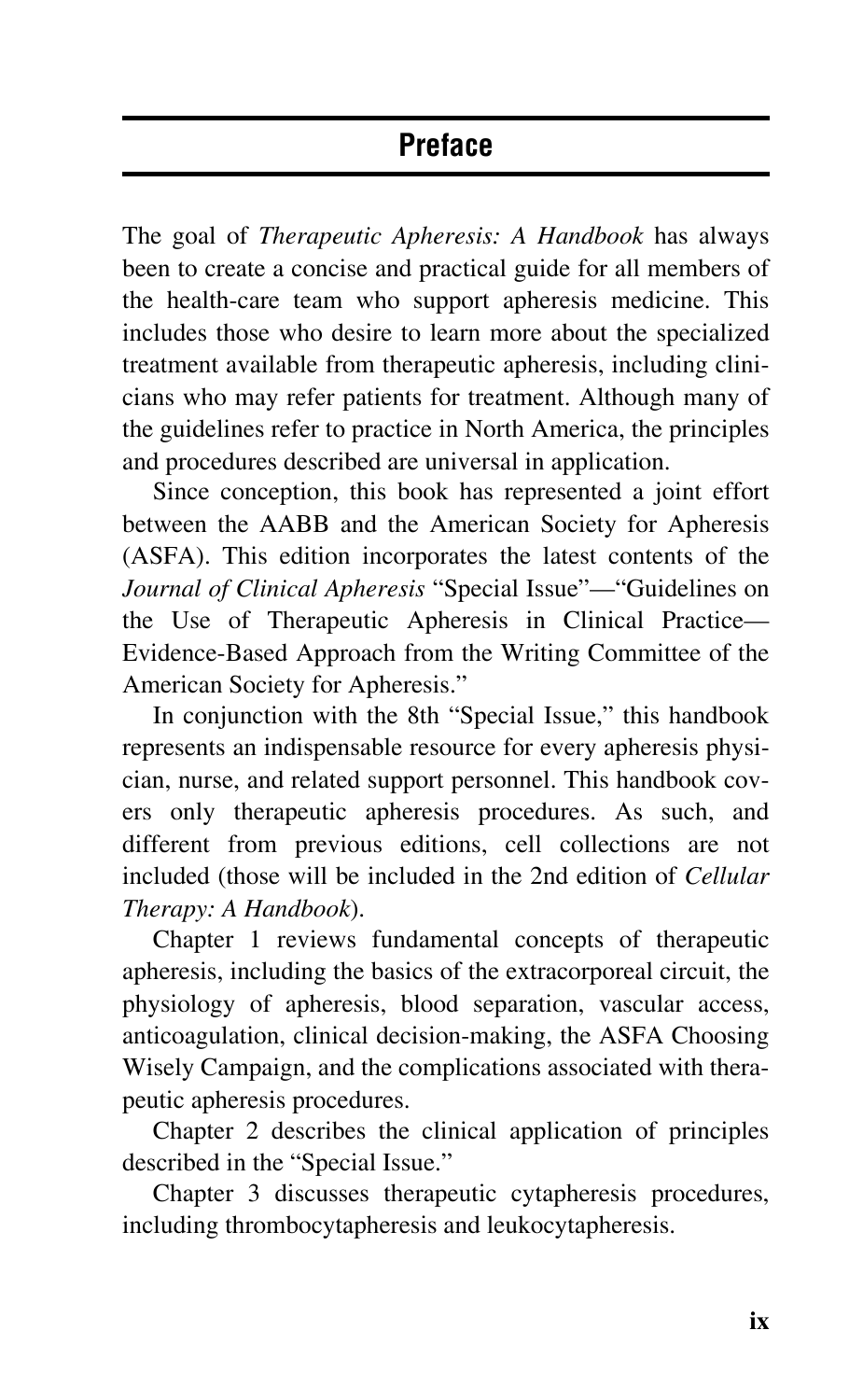Chapter 4 address all aspects and indications for extracorporeal photopheresis (also known as ECP).

Chapter 5 focuses on therapeutic plasma exchange; it is the longest chapter in the handbook because of the number of diverse diseases treated with this therapeutic modality.

Chapter 6 discusses all aspects of red cell exchange.

Chapter 7 focuses on the unique issues and concerns associated with the application of apheresis treatments to pediatric patients, including issues with hypovolemia and how the red cell intravascular deficit relates to the extracorporeal circuit and vascular access.

Chapter 8 addresses lipoprotein apheresis as an example for the selective removal of blood components using special devices, such as the removal of LDL cholesterol in patients with familial hypercholesterolemia.

Chapter 9 describes the therapeutic apheresis physician's medical, operational, and financial responsibilities, including the operational and accreditation considerations for a therapeutic apheresis treatment program.

The Appendix contains a numbered list that concisely summarizes the most recent treatment recommendations for the diseases discussed in this handbook and the eighth edition of the "Special Issue." Familiarization with this list will help all members of the treatment team to determine the most appropriate treatment for their patients.

Many thanks to Jeffrey L. Winters, MD, and Kendall P. Crookston, MD, PhD, for the excellent foundation they laid as editors of previous editions of this handbook. Also, thanks for the authors of the chapters who took the time to provide the timely updates as well as to their respective institutions for supporting these valuable scholarly activities. Additional thanks go to AABB and ASFA for their support of this work. We also thank the AABB Publications staff; without their assistance, this edition would not have been possible.

Joseph (Yossi) Schwartz, MD, MPH